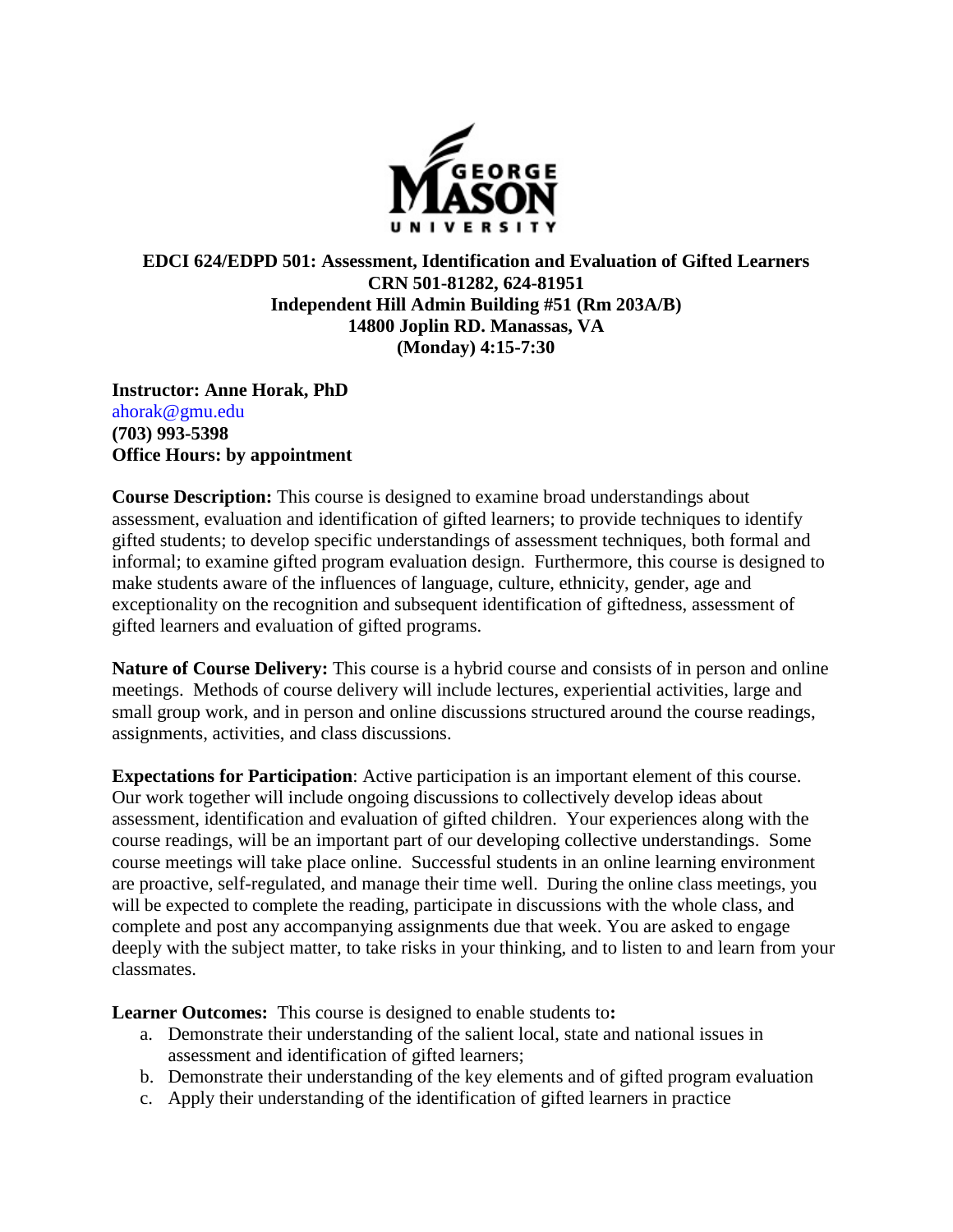- d. Apply their understanding of implementing varied assessments in the assessment of gifted learners in practice
- e. Critique the efficiency and effectiveness of gifted services in the context of criteria for program evaluation

**Standards:** This course is designed to incorporate the CEHD Core Values and address the joint National Association for Gifted Children/Council for Exceptional Children Standards (2010), and the InTASC Model Core Teaching Standards (2011). This course also addresses the Virginia Licensure Regulations for School Personnel (1998), specifically, 8 VAC 20-21-270: Gifted Education (add-on endorsement) requirements.

| <b>CEHD Core Values</b>        | <b>InTASC</b>                                   | <b>CEC-NAGC</b>      | VA              |
|--------------------------------|-------------------------------------------------|----------------------|-----------------|
| <b>Social Justice</b>          | 1g,<br>2j<br>6b, 6e, 6h, 6p, 6u                 | 4.1                  | 2.a, 2.c        |
| <b>Innovation</b>              | 1i<br>6c, 6i, 6j, 6k, 6n, 6o, 6s, 6t            | 4.5                  | 3.a<br>6.b      |
| <b>Collaboration</b>           | 1c, 1 $k$<br>3n, 3q<br>6 <sub>m</sub>           | 4.3<br>7.1, 7.2, 7.3 | 3.b             |
| <b>Ethical Leadership</b>      | 21<br>3r<br>6d, 6f, 6q, 6r, 6v<br>$10j$ , $10k$ | 6.1, 6.2, 6.3, 6.4   | 2.b<br>3.c, 3.d |
| <b>Research-Based Practice</b> | 1a<br>6a, 6g, 6l<br>9c                          | 4.1, 4.2, 4.4        | 2.a<br>6.a      |

#### **Required Texts:**

Renzulli, J. (2004). Identification of Students for Gifted and Talented Programs. Thousand Oaks, CA: Corwin Press.

VanTassel-Baska, J. (2008). Alternative Assessments with Gifted and Talented Students. Waco, TX: Prufrock Press.

## **Recommended Additional Texts:**

Callahan, C. & Reis, S. (2004). Program Evaluation in Gifted Education. Thousand Oaks, CA: Corwin Press

McAfee, O. & Leong, D. (2007). Assessing & Guiding Young Children's Development and Learning (4th edition). Boston: Allyn and Bacon.

Purcell, J. (2005). Designing Services and Programs for High Ability Learners: A guidebook for Gifted Education. Thousand Oaks, CA: Corwin Press

Salvia, J., J. Yesseldyke and Bolt, S. (2007). Assessment in Special and Inclusive Education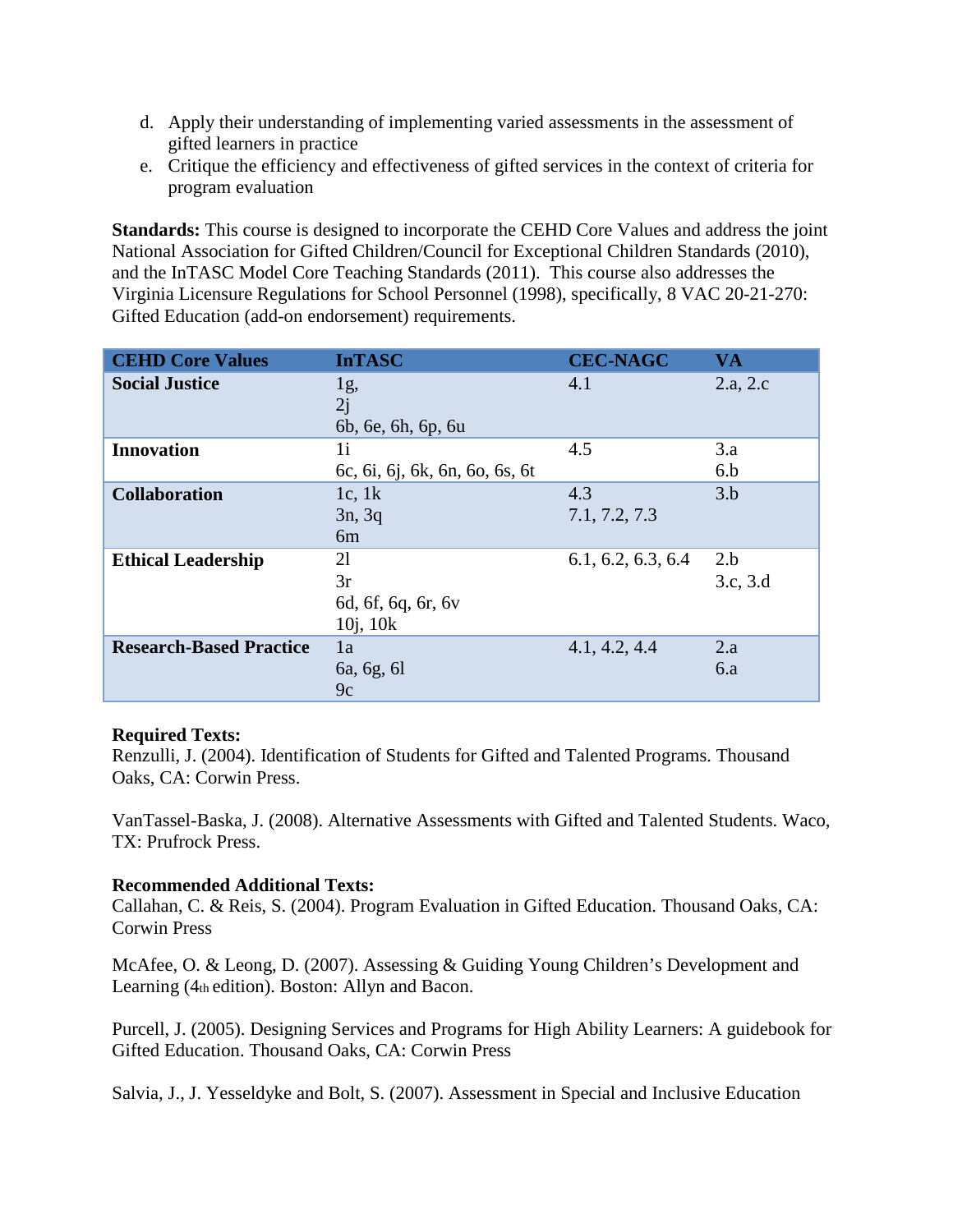(10th edition). New York: Houghton Mifflin.

## **Relevant Websites:**

[National Association for Gifted Children](http://www.nagc.org/)

[Supporting Emotional Needs of the Gifted](http://www.sengifted.org/) 

[Virginia Association for the Gifted](http://vagifted.org/)

[Northern Virginia Council for Gifted/Talented Education](http://www.nvcgte.org/)

[American Psychological Association](http://www/apa.org)

#### [APA Formatting Advice](http://owl.english.purdue.edu/)

**GMU E-mail & Web Policy:** All students are required to have access to a computer with Internet access, a current GMU email account, and be able to use the GMU Blackboard site. Mason uses electronic mail (www.gmu.edu/email) to provide official information to students. Examples include notices from the library, notices about academic standing, financial aid information, class materials, assignments, questions, and instructor feedback. Students are responsible for the content of university communication sent to their Mason e-mail account and are required to activate that account and check it regularly (Mason catalog). All communication sent for this course will be sent to your Mason email account.

TaskStream – there is currently no Taskstream assignment for this class.

**Grading Policy:** At George Mason University course work is measured in terms of quantity and quality. A credit normally represents one hour per week of lecture or recitation or not fewer than two hours per week of laboratory work throughout a semester. The number of credits is a measure of quantity. The grade is as follows:

| Grade        | <b>Grading</b> | <b>Grade Points</b> | <b>Interpretation</b>                                                          |  |
|--------------|----------------|---------------------|--------------------------------------------------------------------------------|--|
| $A+$         | $=100$         | 4.00                |                                                                                |  |
| $\mathsf{A}$ | 94-99          | 4.00                | Represents mastery of the subject through effort<br>beyond basic requirements. |  |
| $A -$        | $90 - 93$      | 3.67                |                                                                                |  |
| $B+$         | 85-89          | 3.33                | Reflects an understanding of and the ability to apply                          |  |
| B            | 80-84          | 3.00                | theories and principals at a basic level.                                      |  |
| $C^*$        | 70-79          | 2.00                | Denotes an unacceptable level of understanding and                             |  |
| $F+$         | -69            | 0.00                | application of the basic elements of the course.                               |  |

\*not accepted for endorsement

 $\dagger$  does not meet requirements of the Graduate School of Education

**Incomplete (IN):** This grade may be given to students who are in good standing, but who may be unable to complete scheduled course work for a cause beyond reasonable control. The student must then complete all the requirements by the end of the ninth week of the next semester, not including summer term, and the instructor must turn in the final grade by the end of the 10th week. Unless an explicit written extension is filed with the Registrar's Office by the faculty deadline, the grade of IN is changed by the registrar to an F (Mason catalog). Faculty may grant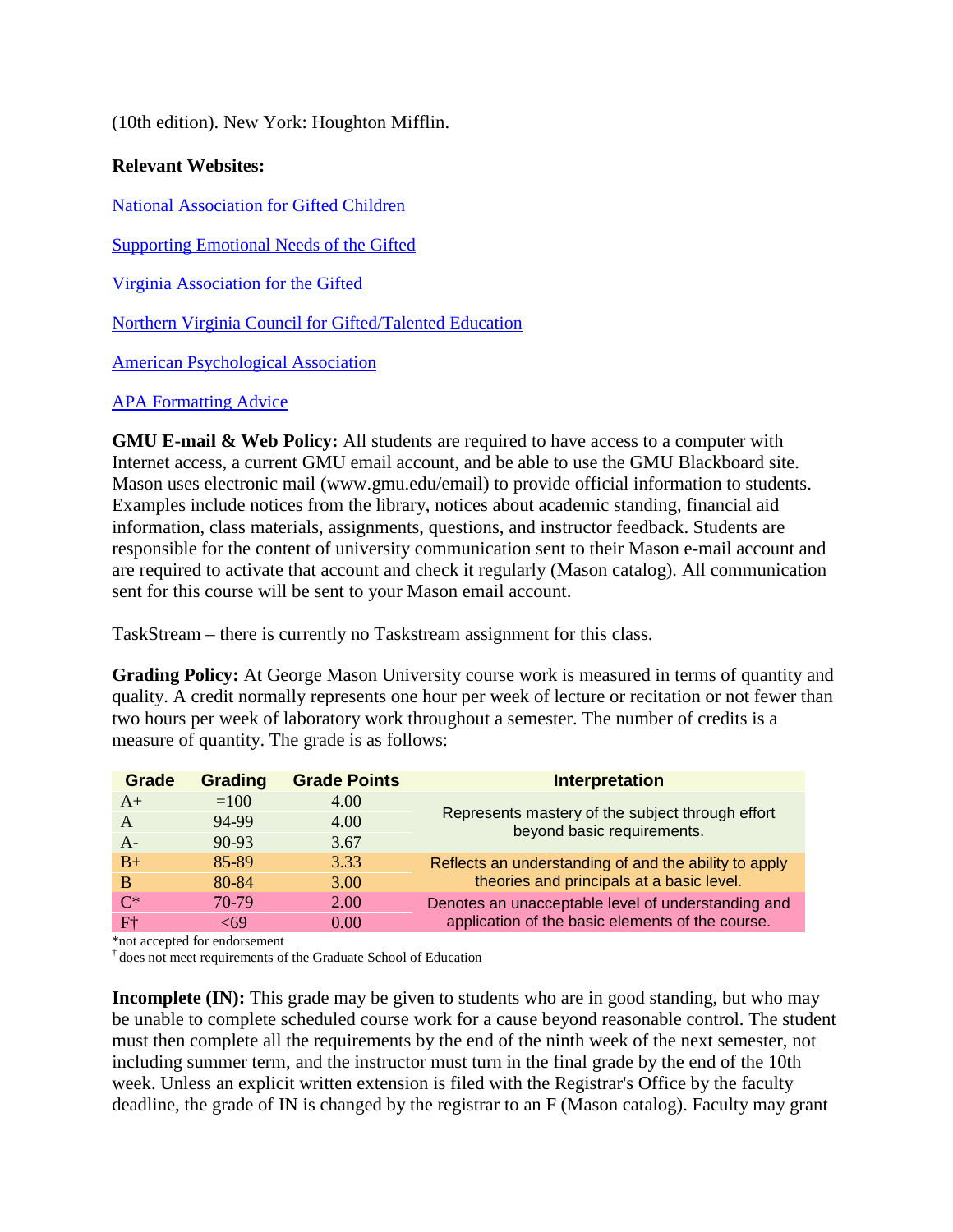an incomplete with a contract developed by the student with a reasonable time to complete the course at the discretion of the faculty member. The faculty member does not need to allow up to the following semester for the student to complete the course. A copy of the contract will be kept on file.

**Course Withdrawal with Dean Approval:** For graduate and non-degree students, withdrawal after the last day for dropping a course requires approval by the student's academic dean, and is permitted only for nonacademic reasons that prevent course completion (Mason catalog). Students must contact an academic advisor to withdraw after the deadline. There is no guarantee that such withdraws will be permitted.

**Online Participation/Attendance Policy:** Students are expected to attend the class periods of the courses for which they register. In addition, students are expected to actively participate in online assignments; failure to participate during a designated online class day constitutes an absence from class. Although absence alone is not a reason for lowering a grade, students are not relieved of the obligation to fulfill course assignments, including those that can only be fulfilled in class. Students who fail to participate (because of absences) in a course in which participation is a factor in evaluation, or students who miss an exam without an excuse, may be penalized according to the weighted value of the missed work as stated in the course syllabus (GMU University Catalog, pg. 32).

**Assignments:** All assignments should be turned in on the due date indicated via Blackboard. All projects must follow APA guidelines. Writing quality will count towards overall grade for each assignment.

## **a) Participation (20%)**

All students will be expected to demonstrate their oral skills of expression and knowledge of relevant issues and concerns in the assessment, identification and evaluation of gifted learners through informed participation during in person and online class discussions. Informed participation means that the student has read the material ahead of class and uses it to inform their opinion and experiences. Discussions are held during scheduled class sessions to collectively develop ideas about assessment, identification and evaluation of gifted learners. Therefore, participation will be evaluated during scheduled in person and online class sessions.

#### **b) Critical Reflections Journal (25%)**

All students will be expected to demonstrate their written skills of expression and knowledge of relevant issues and concerns in the assessment, identification and evaluation of gifted learners through informed participation in a critical reflections journal. The critical reflections journal will consist of a minimum of ten entries that provide an analytical description of the reading, provide a thoughtful critique of the influence of the reading on their thinking; and note the impact of the information on the assessment/identification of giftedness. All entries are expected to be posted on the Blackboard journal tool and to be of high quality and meet the expectations of the Graduate School of Education with regard to mechanics and appropriate referencing.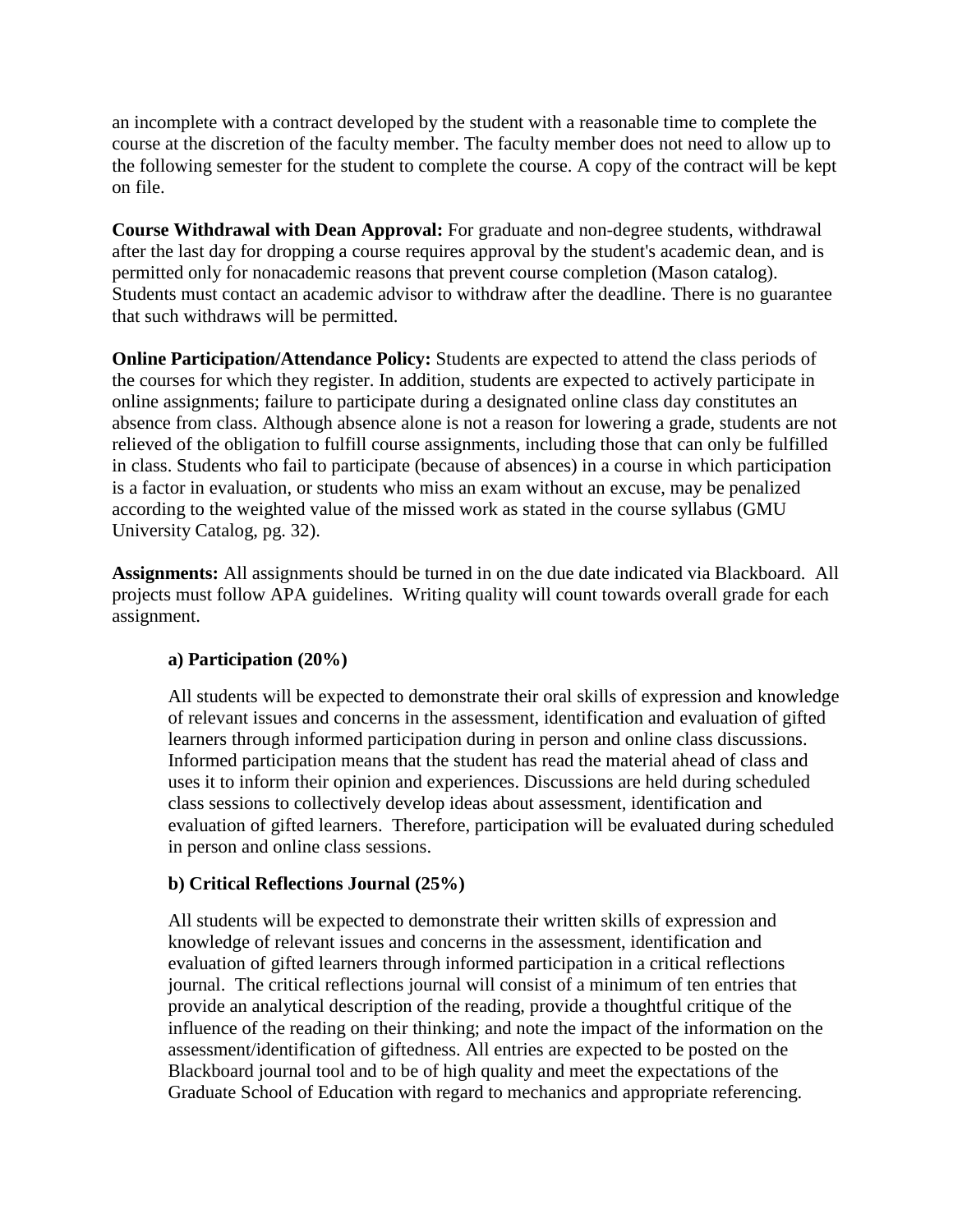#### **c) Case-Based Scenario Response (20%)**

All students will be expected to demonstrate their ability to apply their knowledge of the relevant issues in identification and their written skills of expression through a response to case-based scenario. Each student will examine the cases related to the identification of academic achievement for gifted students. They will choose one and create a response providing rationale that considers evidence from the literature in the field of gifted education. The response must address relevant issues and trends in identification of gifted students and provide a clear recommendation or position. Students will share their responses to the case-based scenario via an online discussion on Blackboard. Students will be required to provide analytical feedback to other responses via the online discussion on Blackboard.

## **d) Major Project (35%)**

All participants will be expected to demonstrate their ability to create an accurate and usable model for assessment, identification and evaluation of gifted learners.

All major projects will be shared with the members of the class via submission through BlackBoard. One additional copy will be submitted to the instructor as part of the overall performance assessment maintained on file for accreditation purposes. No information will be duplicated without the author's permission.

## **Project Options:**

1. Students can elect to create a model comprehensive assessment system for gifted learners. The model will be designed to reflect current state guidelines on the identification of gifted students as well as national recommendations for best practices in the field of gifted education. The model must be vertically articulated from Pre-K-12 Grade and describe assessments for identification and evaluation of gifted learners. The model must include standardized assessments. The model must reflect pre-, formative, and summative assessments and must include samples and exemplars. A rationale drawing on current literature, theory and practice must be provided.

2. Students can elect to create a model evaluation report for an actual or hypothetical gifted program. The evaluation design must include all elements identified in the national standards for program evaluation (Landrum, Callahan, Shaklee (2001)) as well as the relevant issues identified in The Program Evaluation Standards: How to Assess Evaluations of Educational Programs (Sanders, SAGE Publications).

Each model will be assessed for:

- a. Accuracy of information presented;
- b. Congruence of model with current literature, theory and practice;
- c. Accuracy of compliance with national, state and local regulations;
- d. Inclusion of critical stakeholders; and
- e. Acknowledgement of issues of special populations.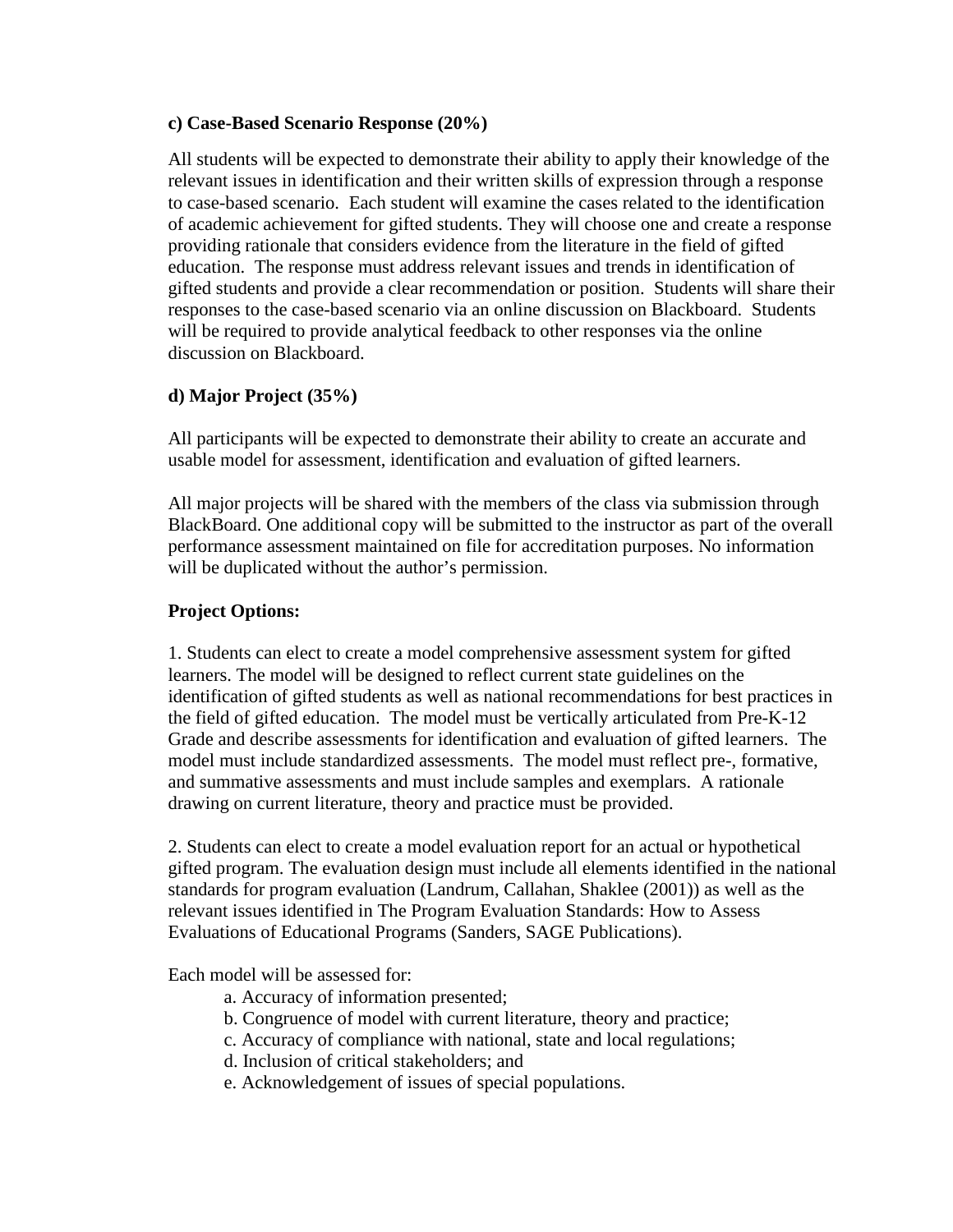| <b>Assignment</b>                             | <b>Percent of final</b><br><b>Grade</b> | <b>Outcomes</b><br><b>Addressed</b> | <b>Due Date</b> |
|-----------------------------------------------|-----------------------------------------|-------------------------------------|-----------------|
| Participation                                 | 20                                      | a,b,c,d,e                           |                 |
| <b>Critical Reading</b><br>Log                | 25                                      | a,b,c,d,e                           |                 |
| <b>Case-based</b><br><b>Scenario Response</b> | 20                                      | a,c                                 |                 |
| <b>Major Project</b>                          | 35                                      | a,d,e                               |                 |

## **UNIVERSITY POLICIES**

The College of Education and Human Development (CEHD) expects that all students abide by the following:

- a. Students must adhere to the guidelines of the George Mason University Honor Code [See [http://oai.gmu.edu/the-mason-honor-code/\]](http://oai.gmu.edu/the-mason-honor-code/).
- b. Students must follow the university policy for Responsible Use of Computing [See [http://universitypolicy.gmu.edu/policies/responsible-use-of-computing/](http://universitypolicy.gmu.edu/1301gen.html)
- c. Students are responsible for the content of university communications sent to their George Mason University email account and are required to activate their account and check It regularly. All communication from the university, college, school, and program will be sent to students solely through their Mason email account.
- d. The George Mason University Counseling and Psychological Services (CAPS) staff consists of professional counseling and clinical psychologists, social workers, and counselors who offer a wide range of services (e.g., individual and group counseling, workshops and outreach programs) to enhance students' personal experience and academic performance [See [http://caps.gmu.edu/\]](http://caps.gmu.edu/).
- e. Students with disabilities who seek accommodations in a course must be registered with the George Mason University Office of Disability Services (ODS) and inform their instructor, in writing, at the beginning of the semester [Se[e http://ods.gmu.edu/\]](http://ods.gmu.edu/).
- f. Students must follow the university policy stating that all sound emitting devices shall be turned off during class unless otherwise authorized by the instructor.
- g. The George Mason University Writing Center staff provides a variety of resources and services (e.g., tutoring, workshops, writing guides, handbooks) intended to support students as they work to construct and share knowledge through writing [Se[e http://writingcenter.gmu.edu/\]](http://writingcenter.gmu.edu/).
- Professional Dispositions Students are expected to exhibit professional behaviors and dispositions at all times.
- Core Values Commitment The College of Education & Human Development is committed to collaboration, ethical leadership, innovation, research-based practice, and social justice. Students are expected to adhere to these principles[. http://cehd.gmu.edu/values/](http://cehd.gmu.edu/values/)
- For GSE Syllabi: For additional information on the College of Education and Human Development, Graduate School of Education, please visit our website [See <http://gse.gmu.edu/>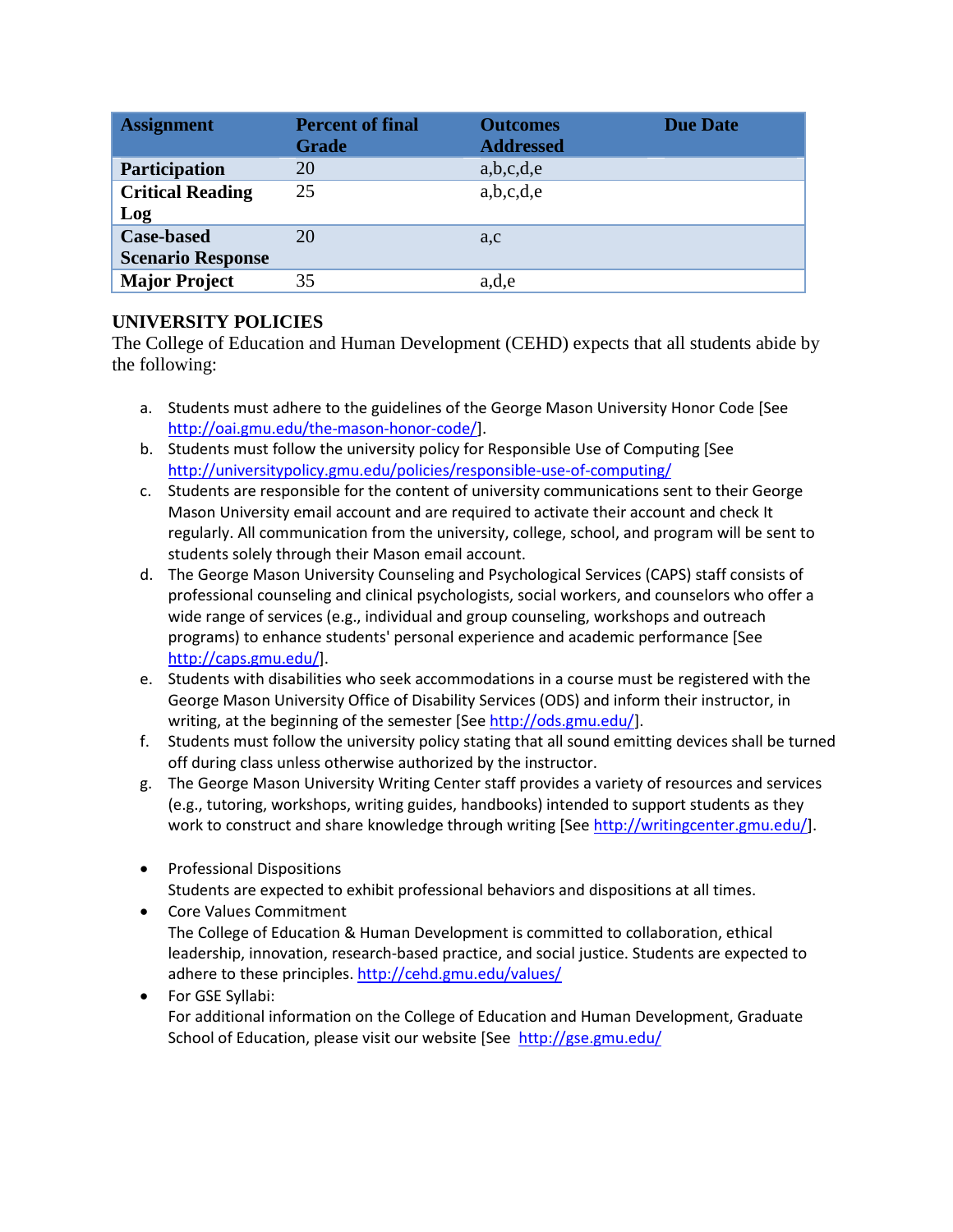# EDCI 624 Class Schedule

| <b>Date</b>             | <b>Topic</b>                           | <b>Reading</b>                              | <b>Assignment Due</b>           |
|-------------------------|----------------------------------------|---------------------------------------------|---------------------------------|
| September 8             | <b>Introduction to Course</b>          | NAGC Program Standards: Strand 2,           |                                 |
|                         |                                        | <b>Assessment</b>                           |                                 |
|                         |                                        | <b>National Research Center</b>             |                                 |
| September 15            | Political & Social Issues in           | Renzulli, Ch. 1, 9                          |                                 |
|                         | Identification                         | Van Tassel-Baska, Ch. 1, 9                  |                                 |
|                         |                                        | NAGC Position Paper_(Role of Assessment in  |                                 |
|                         |                                        | <i>Identification</i> )                     |                                 |
|                         |                                        | Virginia State Standards on Identification  |                                 |
| September 22            | Myths, Misconceptions and              | Renzulli, Ch 2, 6,7                         |                                 |
|                         | Misapplications                        | Van Tassel-Baska, Ch. 4, 10                 |                                 |
| September 29            | <b>Identifying Special Populations</b> | Renzulli, Ch 4, 13                          |                                 |
|                         | (Guest Speaker: Dr. Shelagh Gallagher) | Van Tassel-Baska, Ch. 3, 6,7                |                                 |
| October 6               | <b>Alternative Models of</b>           | Renzulli, Ch. 3, 5                          |                                 |
|                         | Identification                         | Van Tassel-Baska, Ch. 8 &, 11               |                                 |
| October 13              | Conclusion & Synthesis of              | Renzulli, Ch 8, 12, 14                      | Case-Based Scenario             |
| Columbus Day<br>Holiday | Identification                         | Van Tassel-Baska Ch 2, 15                   | <b>Response Due</b>             |
| <b>ONLINE</b>           | Review Self-Assessments/Goal           |                                             |                                 |
|                         | Setting                                |                                             |                                 |
|                         |                                        |                                             |                                 |
| October 20              | Overview of Assessment of              | <b>A National Deceived</b>                  | <b>Critical Reflections Due</b> |
|                         | <b>Gifted Learners</b>                 | High Achieving Students in an Era of NCLB   |                                 |
|                         |                                        | Mind the (other) Gap                        |                                 |
| October 27              | Portfolio Assessment                   | Van Tassel-Baska, Ch. 12                    |                                 |
| November 3              | <b>Creating Sound Assessment</b>       | Van Tassel-Baska, Ch. 13                    |                                 |
|                         | <b>Systems</b>                         |                                             |                                 |
| November 10             | The Role of Performance Based          | Van Tassel-Baska, Ch. 14                    |                                 |
|                         | Assessment                             | Matsko $&$ Thomas (2014) The Problem is the |                                 |
|                         |                                        | Solution                                    |                                 |